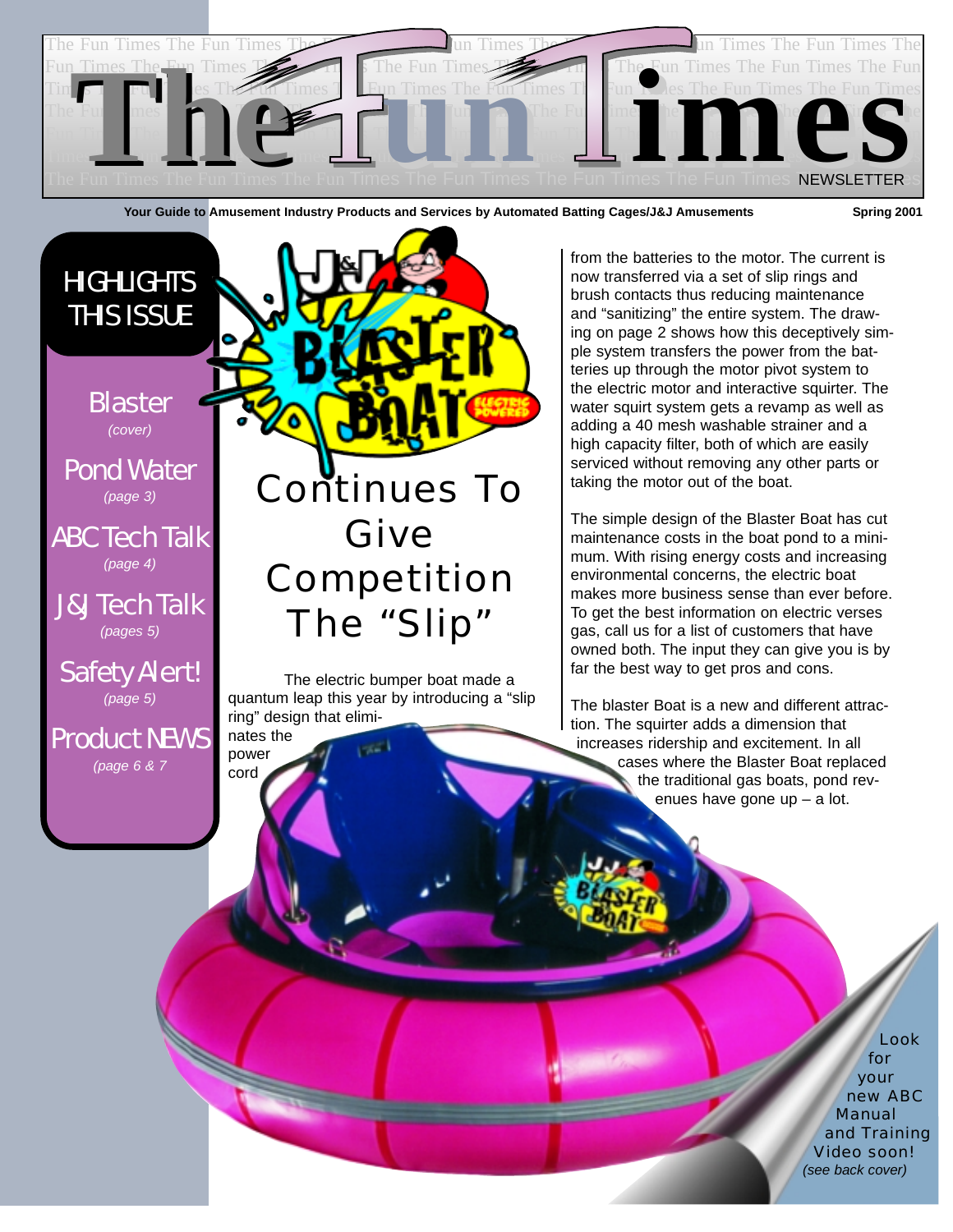

*Since 1990*

#### HOW TO CONTACT THE FUNTIMES

**Editorial Offices**

8811 Huff Ave NE. Salem, OR 97303

#### **Letters to the Editor**

The Fun Times welcomes all readers written comments, questions, and suggestions regarding any aspect of the Newsletter. We reserve the right to edit your letter and all letters must include your name, address and daytime telephone number. Direct all correspondence (by mail or electronically) to Letters to the Editor.

#### **Automated Batting Cages Phone**

(503)390-5714 (800)578-2243 **Fax** (503)390-4974 **E-Mail** info@battingcages.com **InterNET** http://www.battingcages.com

#### **J&J Amusements, Inc Phone** (503)304-8899 (800)854-3140 **Phone Extensions** Parts Department: ext 1 Sales Department: ext 2 Service Department: ext 3

**Fax** (503)304-1899 **Email** info@jjamusments.com **InterNET** http://www.jjamusements.com

> **Editor-in-Chief** Dick Hall

**Layout Design & Graphics** Eric Hahl

#### **Contributing Editors** Leon Wilbanks, Doug Spray, Jim Peper, Dan Hansen, Marvin Foster, Kevin Bell, Darrin Lenz

## Blaster Boat Slip Ring Design

From article on cover

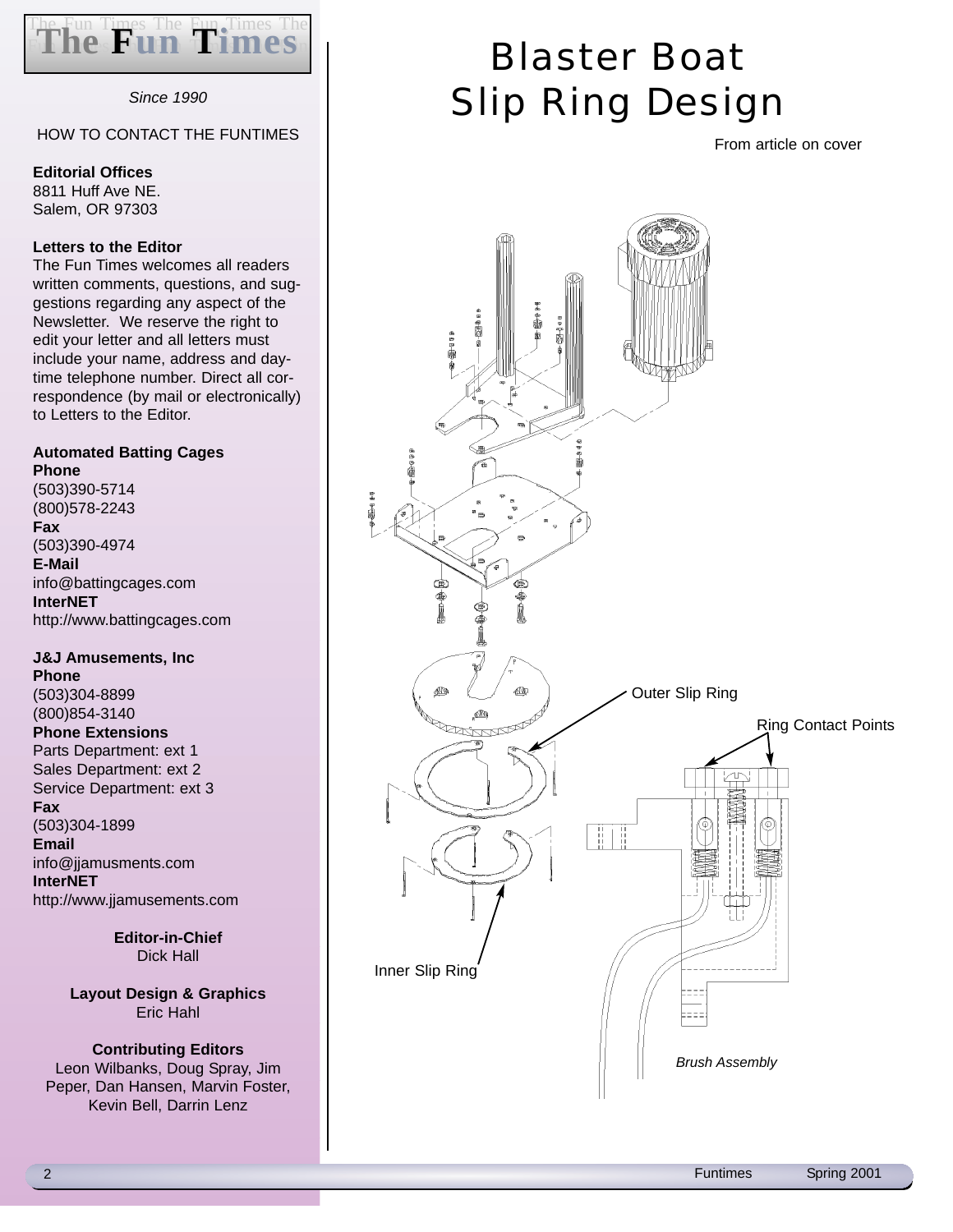#### ASTM Task Group developing standards for bumper boat pools.

*By Wally James*

The ASTM F-24 Committee for Amusement Rides and Attractions has established a task group to address water quality standards and treatment procedures for water based amusement attractions. This includes bumper boat pools.

The committee acknowledges there is no need for and there would be substantial hardship if traditional swimming pool standards were applied. There is a need to maintain water quality, which will not make people sick or die if they should get water in their mouths by splash, finger licking or any other method. Additionally there is a need for water to be reasonably clear in view of some prior history.

The standard is in its early stages of development but the intended goal of the task force is quite clear. Amusement ride water shall have a maintained residual free chlorine level and the water shall be clear enough that the bottom of the pond is clearly visible. These goals are easily attained and are not in conflict with good and established industry practices. Clean, clear water is an asset at any bumper boat pond and can be achieved without a lot of mystery or snake oil.

Here's a procedure that'll put you in stride with practices at the better FEC's and a step ahead of the lesser lights. Don't use it if you have fish in your pond.

First use a descummer, surfactant, or enzyme to get rid of the oil on the surface. Go a step further and clean the oil off the sidewalls at the scum line. This should be a regular ritual for many reasons.

With a cheap (less than \$10 at K-Mart or Walmart) test kit, a couple of gallons of grocery store bleach (yep..Chlorox, Prox or generic bleach), and a gallon of muriatic acid (sometimes called concrete acid at Home Depot) you can come pretty close to providing safe water. Use the test kit to check the pH of the water. If the pH is between 7 and 8 you're in good shape. If its over 8 add a pint of acid for each 30,000 gallons in the pool and check again in a couple of hours after the boats have been running. If it's under 7, add about ¼ pound of sodium carbonate (called pH Up at a swim pool dealer) and test. When the pH is in the right range (7 to 8) you can move on. Once you get to adding bleach to the pool you probably won't need any more sodium carbonate so don't buy a 50# tub of it.

Use the test kit to see if there's any free chlorine in the water. You might get a surprise if you're on city water, which often comes in at 1 or 2 ppm. If there's no chlorine in the pool, dump a gallon of bleach into the pond for each 30,000 gallons you have. Wait about 2 hours and test it for chlorine level. If there's less than 1 ppm do it again and repeat the process until your test kit shows about 2 or 3 ppm.

Once you get the pH and chlorine in range, test daily in the early afternoon and add chemicals as needed.

Turbid (dirty or cloudy) water is another issue. You must be able to clearly see the bottom of the pool. Unless you want to install a filter system and pay the operating costs, your best bet is to dump all the water out of the pool and re-fill it. Water really is pretty cheap. If your pool is sand bottom, you're on your own because you'll probably never get it clear.

There's another aspect of pool water chemistry called water balance that affects your engines, pool walls and that stuff but it doesn't affect human health. In a future article we'll talk about things like total alkalinity, calcium hardness and saturation index which can affect engine and component rot….this too can be controlled.



Once you learn the basics and get things stabilized, the job is easy. No more than 10 minutes per day for most and maybe a gallon of bleach and a quart of cement acid per week in cost.

Wally James is chair of the World Waterpark Association Safety Committee and sits on the ASTM F-24 Committee for Amusement Rides. Through his consultancy, Con-Serv Associates, he is heavily involved in technical and litigation support for the theme park and FEC industries. Most recently he provided technical assistance in the tragic e-coli outbreak which struck an Atlanta area waterpark. Wally can be reached at conserv1@mindspring.com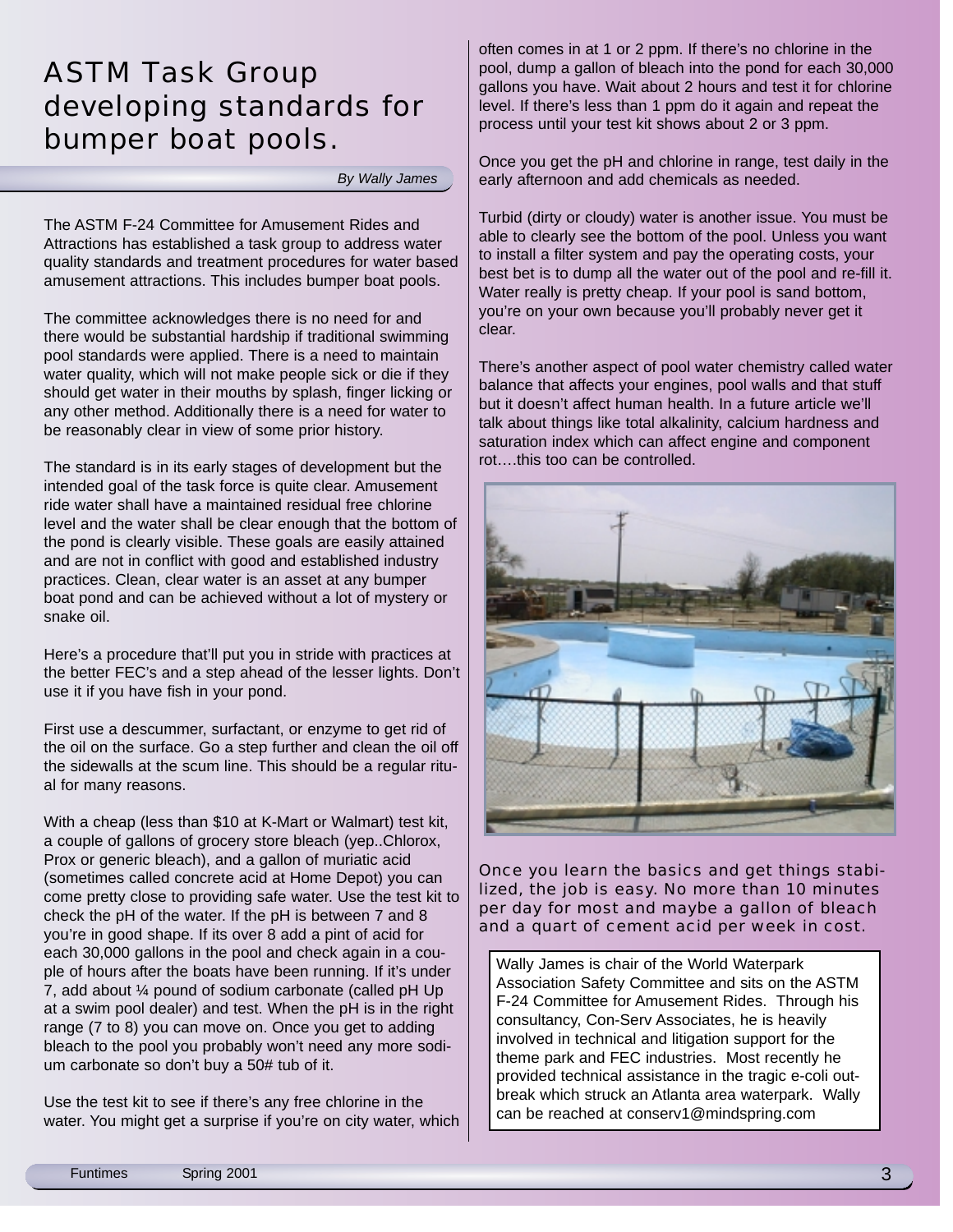## NOISY and MBC TECH TALK VIBRATING MACHINES?

The Pitching Machine is the heart of the batting range. Maintenance, servicing, and operating instructions are described throughout various sections of your Operation and Technical Manual. As we all know a noisy or vibrating machine is sometimes difficult to pinpoint. Below I have made a troubleshooting guide (Problem, Cause, How to check, and solution) for the most common problems on noisy and vibrating machines.

| <b>PROBLEM CAUSE</b>                   |                                                                      | <b>HOW TO CHECK</b>                                                                                                                                                                                                | <b>SOLUTION</b>                                                                                                                                                                                                                                                        |
|----------------------------------------|----------------------------------------------------------------------|--------------------------------------------------------------------------------------------------------------------------------------------------------------------------------------------------------------------|------------------------------------------------------------------------------------------------------------------------------------------------------------------------------------------------------------------------------------------------------------------------|
| 1) Pitching<br>machine is<br>noisy     | 1a) Drive belt on machine is<br>worn or frayed.                      | 1a) Remove belt guard and inspect drive belt<br>for cracks or wear.                                                                                                                                                | 1a) Replace with new drive belt<br>from ABC. (part# 065)                                                                                                                                                                                                               |
|                                        | 1b) Bearing in idler pulley is<br>bad.                               | 1b) Listen for constant "howling" noise. If pres-<br>ent unplug power cord from light box. Remove<br>belt guard then remove belt. Spin idler pulley.<br>Grinding noise would indicate bad idler pulley<br>bearing. | 1b) Replace idler pulley.(part#<br>070)                                                                                                                                                                                                                                |
|                                        | 1c) Wheel shaft bearing is<br>worn.                                  | 1c) Turn machine on, stand behind machine<br>and listen for any loud grinding noise from your<br>top and bottom bearings. Check for excessive<br>"play" in bearing.                                                | 1c) Replace bearing. (part# 014<br>or 015)                                                                                                                                                                                                                             |
|                                        | 1d) Incorrect wheel Spacing<br>on machine.                           | 1d) Turn machine on, when machine is pitching<br>balls listen for a loud thump or bang.                                                                                                                            | 1d) Make shaft spacing adjust-<br>ments. Refer to page 47 in your<br>Operation and Technical Manual.                                                                                                                                                                   |
|                                        | 1e) Variable speed pulley<br>worn or loose.                          | 1e) Listen for clicking or loud clattering noise.<br>Check variable speed pulley for wobble. Pulley<br>halves are keyed together. Check for exces-<br>sive play between halves.                                    | 1e) Tighten or replace variable<br>speed pulley. (part# 060)                                                                                                                                                                                                           |
| 2) Pitching<br>machine is<br>vibrating | 2a) Wheel shaft is bent.                                             | 2a) Remove wheel and turn shaft by hand.<br>Look at the end of the shaft for any out of<br>round motion.                                                                                                           | 2a) Replace wheel shaft.(part#<br>020)                                                                                                                                                                                                                                 |
|                                        | 2b) Wheels on machine are<br>out of balance, (harmonic<br>imbalance) | 2b) Test balance by turning on machine with<br>only one wheel at a time. Excessive vibration<br>could indicate out of balance wheel. Vibration<br>can sometimes be reduced by changing speed<br>slightly.          | 2b) Replace wheel or return to<br>ABC for re-balancing. (part# 010)                                                                                                                                                                                                    |
|                                        | 2c) Drive belt on machine is<br>worn or frayed.                      | 2c) Remove belt guard and inspect drive belt<br>for cracks or wear.                                                                                                                                                | 2c) Replace with new drive belt<br>from ABC. (part# 065)                                                                                                                                                                                                               |
|                                        | 2d) Wheel wobble.                                                    | 2d) Remove belt cover and drive belt. Slowly<br>spin wheel by hand and look for excessive<br>side-to-side movement.                                                                                                | 2d) This occurs when wheels are<br>not mounted properly and causes<br>the wheels to wobble side to side.<br>Remove wheel, flip shaft collar<br>around and make sure all mating<br>surfaces are clean, then remount<br>wheel. If wobble still exists,<br>replace wheel. |
|                                        | 2e) Variable speed pulley<br>worn or loose.                          | 2e) Remove belt guard and belt, turn machine<br>on and look for wobble on your variable speed<br>pulley.                                                                                                           | 2e) Tighten or replace variable<br>speed pulley. (part# 060)                                                                                                                                                                                                           |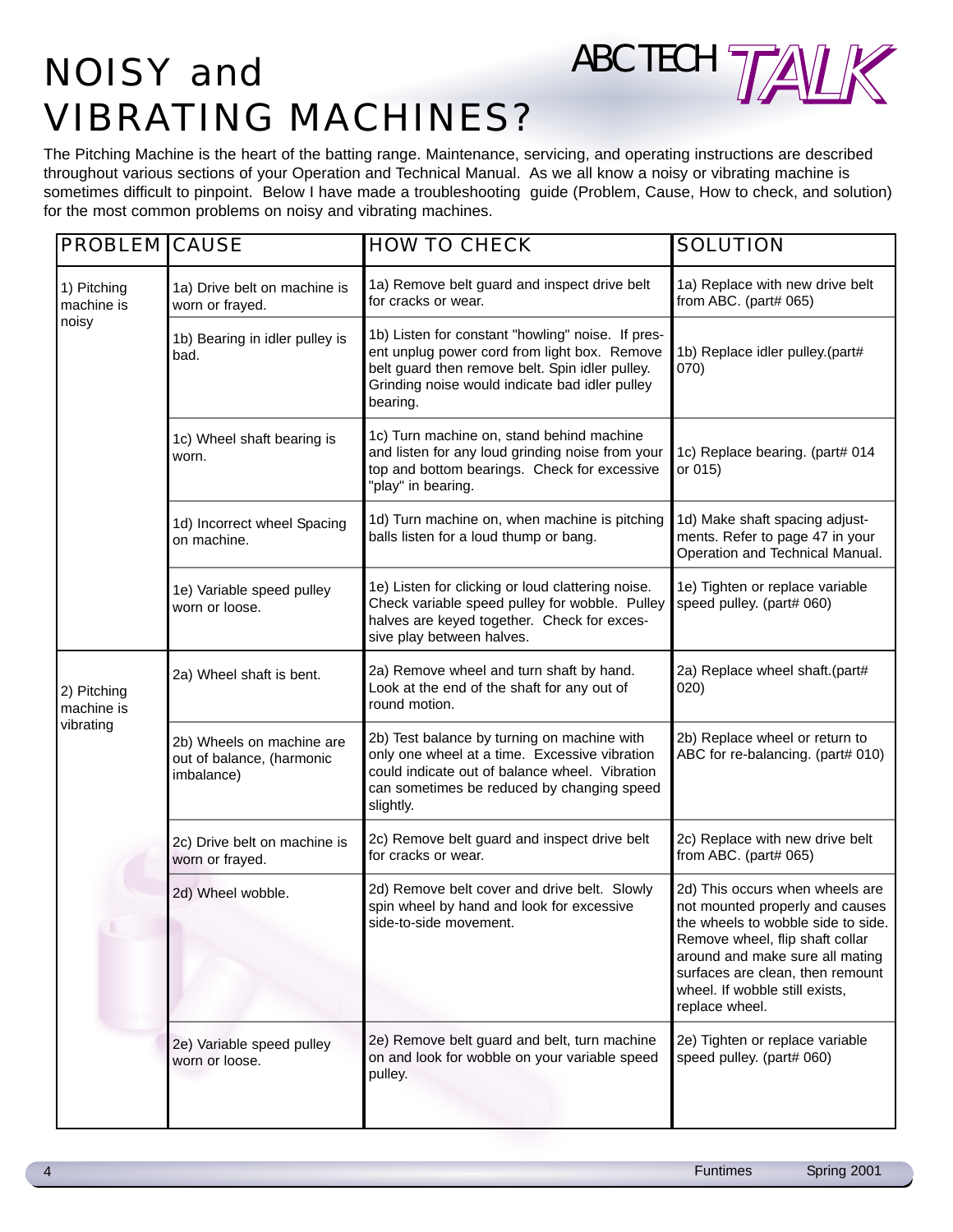# J&J TECH TALK

## SAFETY ALERT

Reason For Release: Reported incident. Short circuit of white and black wires downstream from batteries may cause melting and/or burning of insulation.

Action To Be Taken: Install in-line 100-amp fuse using fuse and stainless steel hardware provided by J&J (kit part #2-70-0001). Remove white 10ga wire from positive battery terminal (goes to motor), install fuse following drawing provided in Detail section of this bulletin. Reattach white 10ga wire to fuse using stainless steel 5/16 bolt nut and



washers provided. DO NOT BEND OR APPLY UNDO PRESSURE TO THE FUSE. Using a voltmeter check for power through the fuse before putting boat back in service. Treat all connections and terminals with Corrosion Block Spray part # 99101 or equivalent.

Always advise your pond attendants to remove boat from service if the motor exhibits intermittent operation during a ride or wire harness/connector gives any indication of getting hot.

Problem: Intermittent motor operating and/or high heat and melting of connectors or main harness. In extreme cases can cause fire and burning of wire insulation. Cause: Movement of main wire harness will eventually cause wire breakage inside the insulation jacket. Partial separation of wire inside the harness may cause excessive heat due to resistance without causing fuse to blow. Action To Be Taken: Checks: Daily manual check - tie boat off securely. Point motor toward dock and hold down power "on" button (tape can be used to hold button down temporarily for test). Carefully feel wire harness from motor to hull checking for hot spots that would indicate an area of high resistance. With motor still running wiggle and bend the harness paying special attention to areas around the connector clamp and through hull strain relief. Intermittent

motor operation at any time indicates a connection or wire problem.

Corrective Action: Repair or replace wire or connectors as needed. Use corrosion block grease (part #3-60-0002) or similar dielectric grease on the backside of SB50 (gray) connectors as well as connections themselves to help stop corrosion. Wire terminal ends for the SB50 connectors can be replaced (part #01413). These can be soldered or crimped on to the 10-gauge wire. A good method here is to have a spare harness so they can be replaced, then repaired for reuse.

Always advise your pond attendants to remove boat from service if the motor exhibits intermittent operation during a ride or wire harness/connector gives any indication of getting hot.

### Do your Go-Karts Leak Oil?

J&J has found a better seal! Viton® is well known for its excellent (400°F/200°C) heat resistance. Viton offers excellent resistance to aggressive fuels, oils, chemicals and has worldwide ISO 9000 registration.

These seals are designed to resist the high temperatures that Concession Go-Karts have to endure. We have seals that replace the clutch output seal (the most common leak point) and we also have engine case seals.

To meet your State and ASTM F24 guidelines you should not operate any Go-Kart with oil leaks.

Give us a call or e-mail.

Seal, GX Output Shaft High Heat (Viton) (Replaces Honda Part#00651360)

Part # 10006 \$7.12 each.

Seal, Reduc. Input Shaft High Heat (Viton) 5-6.5hp (Replaces Honda Part#06369360)

Part# 10007 \$8.95 each

Seal, Reduc. Input Shaft High Heat (Viton) 8-9hp (Replaces Honda Part#07564940) Part# 10008 \$12.20 each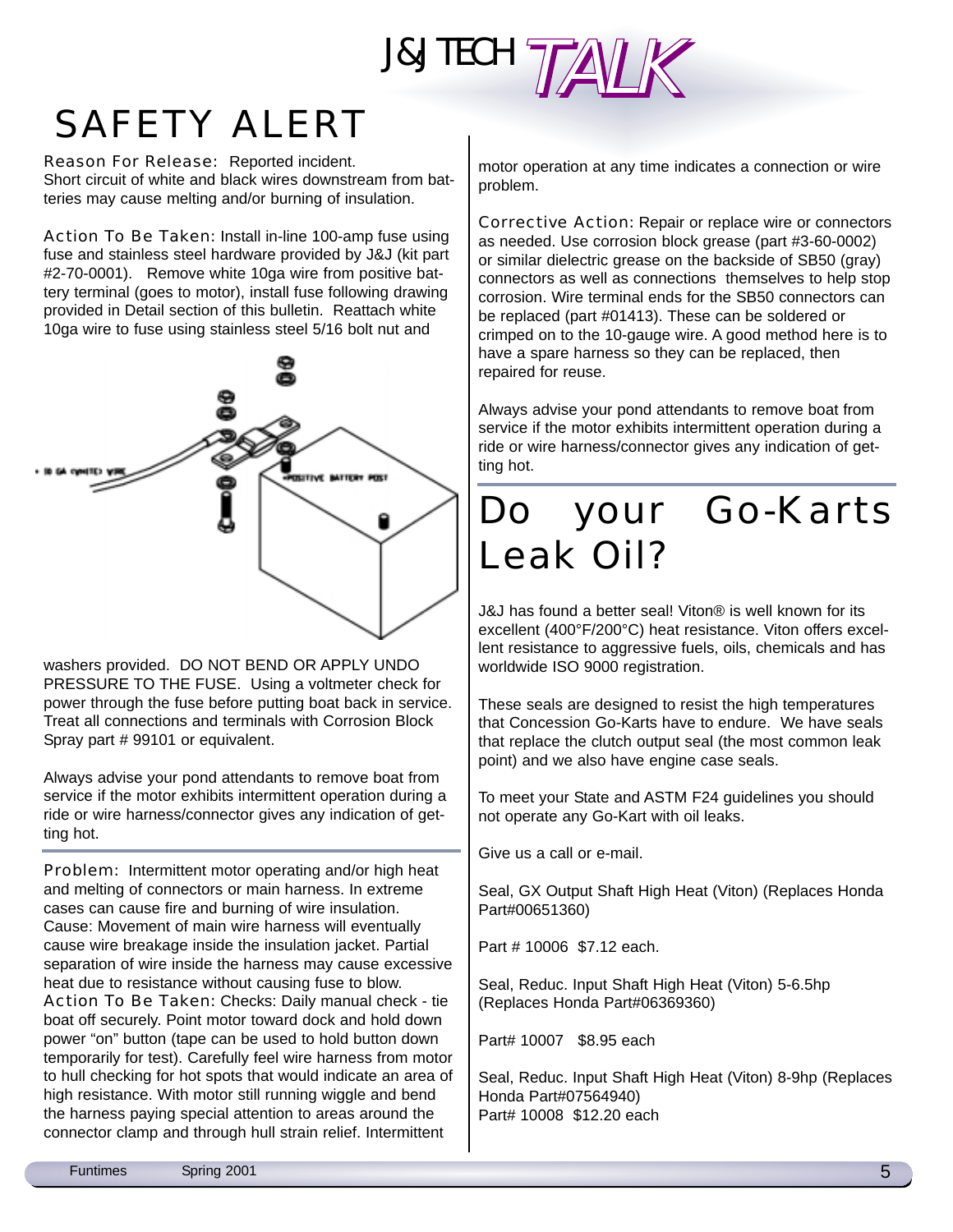# Ultimate Oil Sucker *PRODUCT NEWS*

Are your mechanics changing the oil every 100 hours or weekly for a normal Go-Kart Track?

To comply with today's exacting environmental guidelines, the Ultimate Oil Sucker makes removing oil from go-karts, bumper boats and other small engines safe, clean and easy! With an all aluminum cart design, this unit is lightweight, high strength, and is easily mobile. It uses an air operated, nonmetallic diaphragm pump which offers high-volume delivery even at low air pressures, easy self-priming, and the ability to pump oil of various viscosiities. The air operated double diaphragm pumps utilize a pressure differential in the air chambers to alternately create suction. It has a 10-gallon capacity that's enough capacity for approximately 30 go-karts. It's a great way to change your oil!

Oil Sucker (comp. air operated crankcase evacuator)

Part # A01103 \$499.00





### Oil Dispenser

The air operated oil dispenser makes oil changes fast and clean. This dispenser comes equipped with a 6.3-gallon tank and digital quart calibration valve meter with flex spout. Flow can be set at 1-26 quarts per minute with a pinpoint accuracy. Shuts off at the tip and eliminates spillage. This unit is accurate down to .100 Qts. We use it at J&J's factory. It's quick, accurate and clean!

Oil Dispenser, 6.3 Gal (W/Meter)

Part # 011050 \$495.00

## LED Pitcher

Well, the Seattle Mariners might have their Japanese hero, ICHIRO but we've got **"LED San".** (LED equals Light Emitting Diode- cool huh).



After studying the LED pitcher manufactured in Japan during last fall's IAAPA show, we decided to check this thing out and see what it can do. We purchased a test unit and played with it in the shop during the winter. With

only one small glitch that we fixed with no difficulty, it worked great. We installed the pitcher at our Beaverton (Oregon) Batting Cages operation in May. So far it has worked with no problems and it has been a hit at the cage.

The first day we called up ole' **LED San,** a Dad and two sons dropped by to check it out. They spent \$45.00 playing with it! That's a good start. We'll keep you up to speed with how it works and what excitement it gener-

ates.

The **LED** Pitcher imitates with the ball drop from the pinch roller, he winds up and follows through (throws) as the ball exits the ball chute. **Adjustments** can be made to speed up or down the "wind up" - this allows you to time the ball drop to its



exit point. Other adjustments include "arm speed" - to alter the speed of the pitch. We are using it on a

*Continued on page 7*

6 Funtimes Spring 2001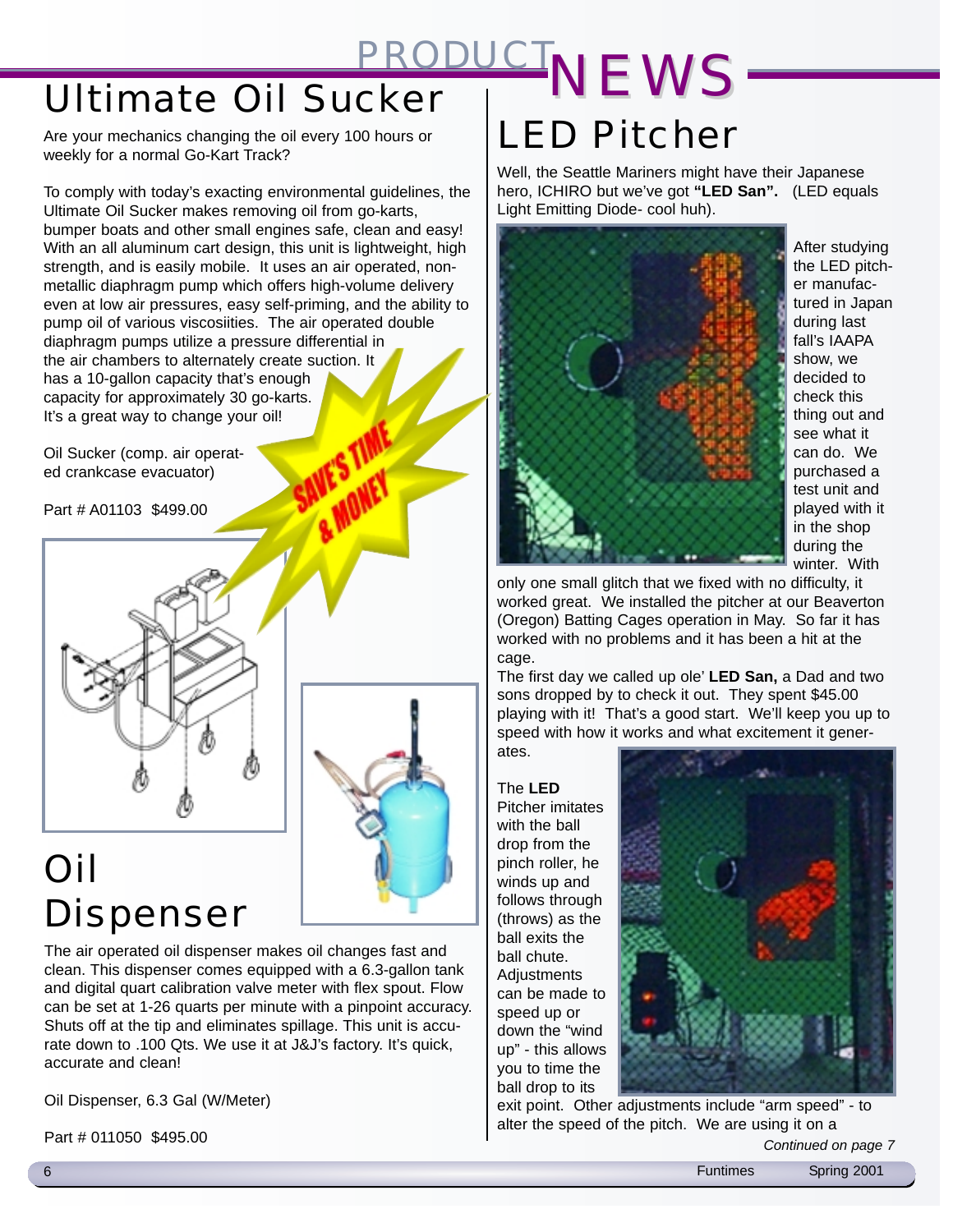medium speed because we figure everyone wants to try it and we didn't want it too fast. It really looks great and the timing is perfect. We don't charge extra to play it

The concept we like - The price, we don't like. It's like \$9,000 each, without installation! I can buy a darned good used Honda for that kind of dough. They are quite the hit in Japan, however. Most of their cages are indoor and a round of balls can run 5 bucks! Perhaps adding them could increase revenue?! Anybody interested in purchasing a dozen, let us know. We'll put a video on the internet and you can see for yourself. Check it out under our products section at www.battingcages.com.

#### Soccer Equipment Intro

The soccer revolution has arrived in the United States. In recognition of the increased popularity of soccer and in answer to numerous customer inquiries, ABC has developed a new coin operated soccer system. From the Soccer Automatic Retrieval System to the rugged ABC "Kicker" pitching machines, this system is built with the same attention to dependability and operational performance that has made ABC the leader in the coin operated batting cage industry.

The Soccer Automatic Retrieval System can provide constant, trouble free ball distribution. Customers can choose from the standard "SA-3" stand alone electronics or optional Master Office Control Panel for remote operation. The soccer "Kicker" machine follows the time proven design and technology of our present pitching machines. Of course, all other related equipment conforms to the high level of quality that our ABC operators have become accustomed to.



Designs and construction prints are available for cages with 2 thru 5 stalls. Custom designs are always available for that "one area" that doesn't work for any other attractions.



### Sign Mounting **Brackets**

A long overdue accessory that is now available are warning sign mounting brackets. Crooked signs are definitely detri-

mental to your cage appearance. The bracket is manufactured using formed steel with a tough white powder coat finish. After mounting the warning sign to the bracket, the assembly is securely clamped to the chain link fence. The bracket provides rigidity to the signs and allows for level and plum installation. Price for



the 24" X 36" sign bracket assembly is \$50.00 each with the 35" X 46" bracket assembly priced at \$65.00.